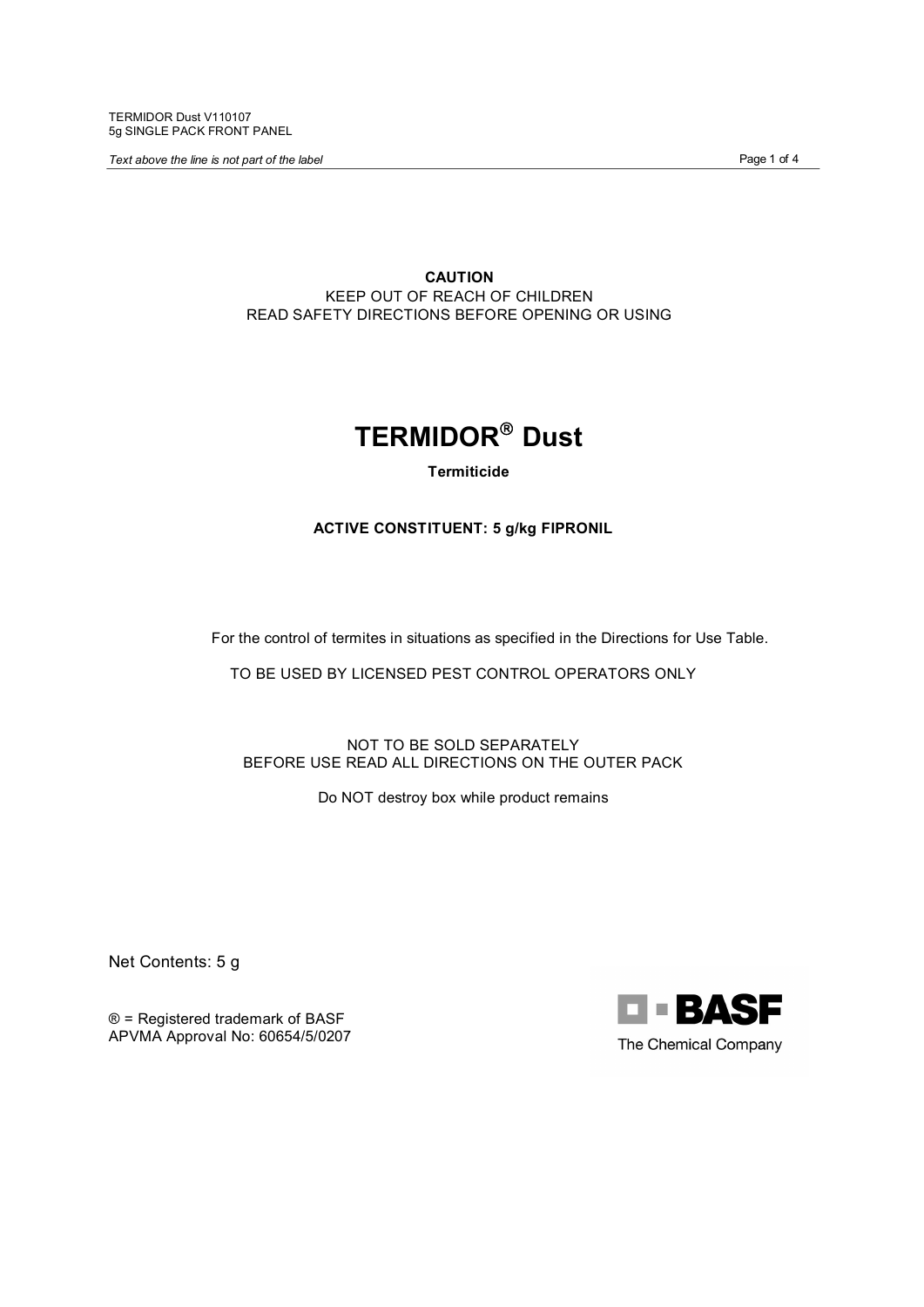TERMIDOR Dust V110107 OUTER PACK FRONT PANEL

**Text above the line is not part of the label Page 2 of 4** and **Page 2 of 4** and **Page 2 of 4** 

**CAUTION** KEEP OUT OF REACH OF CHILDREN READ SAFETY DIRECTIONS BEFORE OPENING OR USING

# **TERMIDOR®** Dust

**Termiticide** 

# **ACTIVE CONSTITUENT: 5 g/kg FIPRONIL**

For the control of termites in situations as specified in the Directions for Use Table.

TO BE USED BY LICENSED PEST CONTROL OPERATORS ONLY

Net Contents: 15 g Contains 3x 5g pre-filled containers, which it is illegal to sell separately

® = Registered trademark of BASF APVMA Approval No: 60654/15/0207

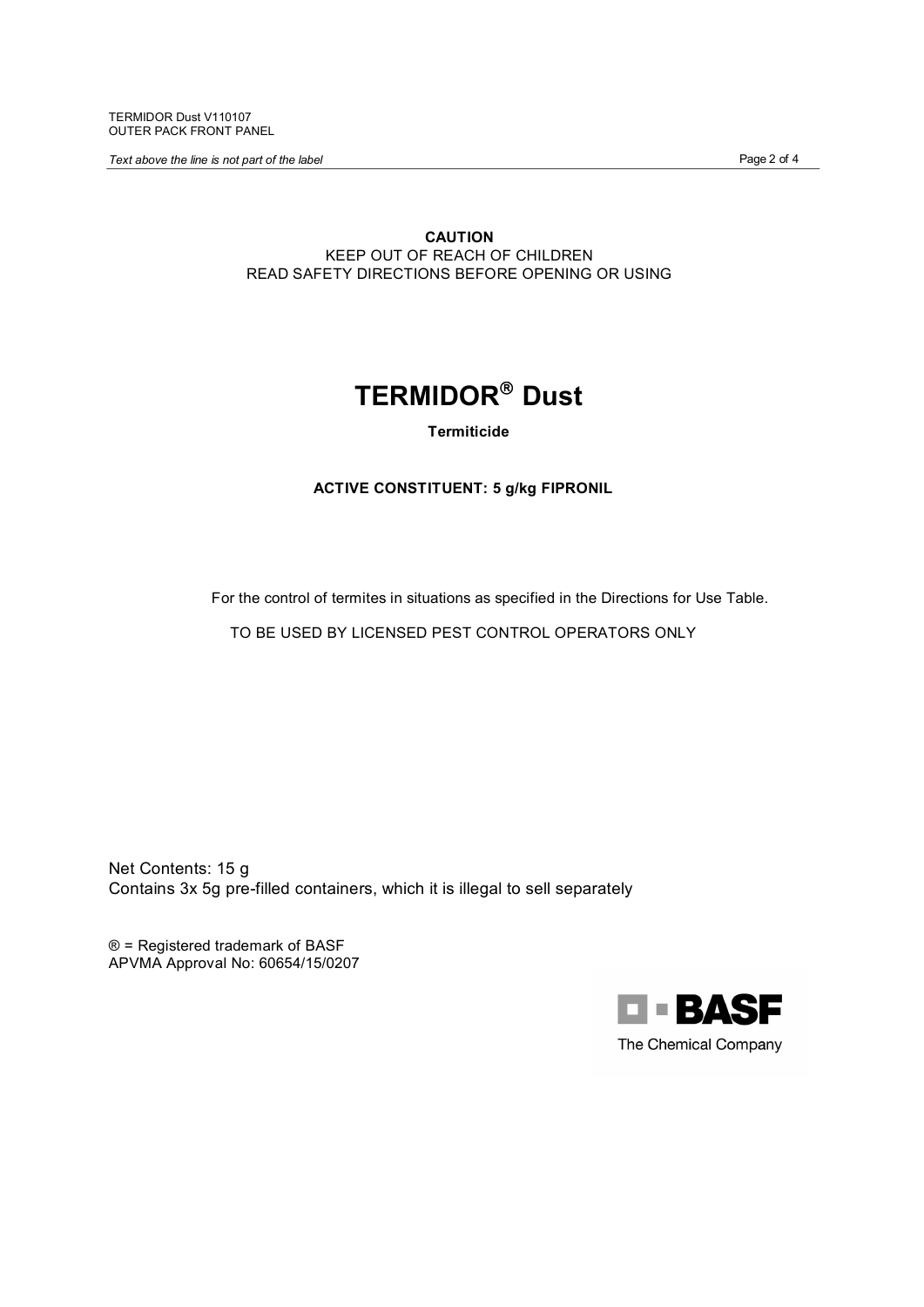*Text above the line is not part of the label* Page 3 of 4

# **TERMIDOR Dust Termiticide**

# **Active Constituent: 5g/Kg FIPRONIL**

# **DIRECTIONS FOR USE: All States except Tasmania**

| <b>SITUATIO</b><br>N                                                                                                                         | <b>PEST</b>                                                                                                                            | <b>RATE</b>                                    | <b>CRITICAL COMMENTS</b>                                                                                                                                                                                                                                                                                                                                                                                                                                                                                                                                                                                                                                                                                                                                                                                                                                                                                                                                                                               |
|----------------------------------------------------------------------------------------------------------------------------------------------|----------------------------------------------------------------------------------------------------------------------------------------|------------------------------------------------|--------------------------------------------------------------------------------------------------------------------------------------------------------------------------------------------------------------------------------------------------------------------------------------------------------------------------------------------------------------------------------------------------------------------------------------------------------------------------------------------------------------------------------------------------------------------------------------------------------------------------------------------------------------------------------------------------------------------------------------------------------------------------------------------------------------------------------------------------------------------------------------------------------------------------------------------------------------------------------------------------------|
| Termite<br>nests in<br>trees.<br>stumps,<br>posts,<br>power<br>poles,<br>timber<br>bridges and<br>wharves,<br>mounds<br>and wall<br>cavities | Subterranean<br>termites including<br>Coptotermes spp.,<br><b>Schedorhinotermes</b><br>spp.,<br>Nasutitermes spp.,<br>Mastotermes spp. | $3-5g$<br>dust per<br>nest                     | Drill several holes into the nest and apply TERMIDOR<br>Dust using a hand puffer or powered equivalent.<br>Monitor nest activity after application at weekly<br>intervals. If there is no decline in temperature or activity<br>within 2 weeks, reapply TERMIDOR Dust.<br>Seal holes in trees with a suitable caulking compound<br>after dusting.                                                                                                                                                                                                                                                                                                                                                                                                                                                                                                                                                                                                                                                      |
| Termite<br>activity<br>when nest<br>cannot be<br>located. eg<br>active<br>workings in<br>timber, bait<br>boxes and<br>bait<br>stations.      |                                                                                                                                        | $1-3g$<br>per<br>100mL<br>$\Omega$<br>termites | Dust as many termites as possible, minimising the<br>amount of stress and disturbance to workers. Aim to<br>apply a light covering of dust over termites. Do not pile<br>up dust in areas where termites are active.<br>Treat<br>continuous infestations at approximately one-metre<br>intervals through small entry points using the fine tip of<br>Seal treatment holes with tape after<br>a puffer.<br>application.<br>Concentrate treatment in infested timbers and wall<br>cavities, avoiding damage to mud shelter tubes<br>connecting exterior nest or colony to interior workings.<br>If workings cannot be treated directly then apply dust<br>carefully to shelter tubes.<br>AVOID excessive damage to tubes.<br>Treatment of shelter tubes should be considered a last<br>resort since damage to the tubes may detrimentally<br>affect the level of termite control. Monitor termite<br>activity after treatment. Re-apply if termite activity is<br>evident 4 weeks after first treatment. |

# **NOT TO BE USED FOR ANY PURPOSE OR IN ANY MANNER CONTRARY TO THIS LABEL UNLESS AUTHORISED UNDER APPROPRIATE LEGISLATION.**

# **GENERAL INSTRUCTIONS**

Treat as many termites as possible – 100 mL minimum (depending on species, this is equivalent to around 15,000 workers). Treat infested timbers where termites are active. Treat leads as a last resort as these can be used for monitoring activity. Treat as many galleries as possible. Aggregation containers such as bait boxes and bait stations can be useful in increasing the number of termites that can be treated. To optimise colony decline dust termites each time significant activity is found.

Cessation of termite activity does not guarantee that a structure is protected from attack by other colonies in the area. Termite dusting is not designed as a stand alone treatment, and should not be used as such. Therefore a continuous chemical treatment such as Termidor Residual Termiticide applied to